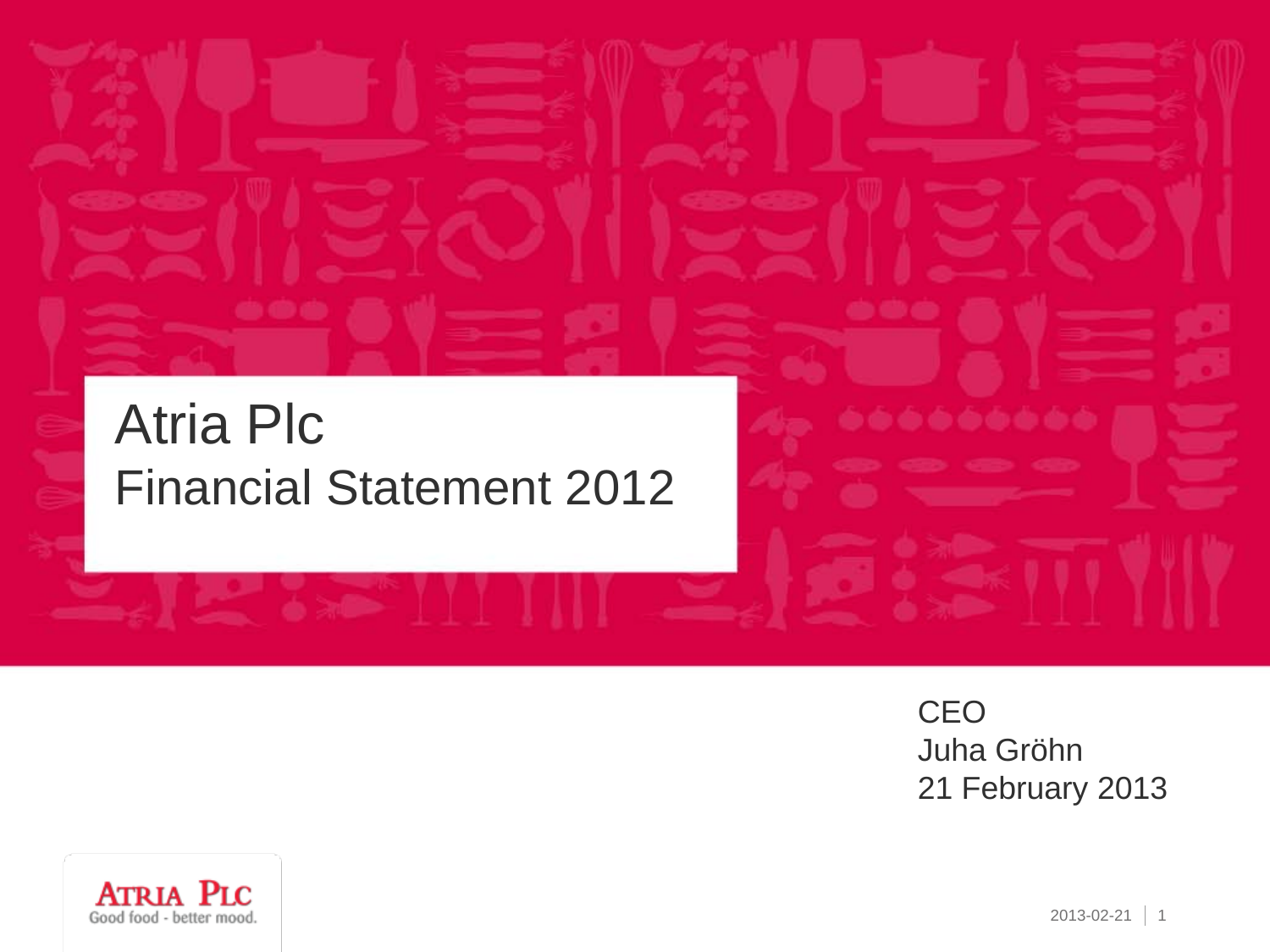# Atria Group Review 2012

| €Million                       | Q <sub>4</sub><br>2012 | Q <sub>4</sub><br>2011 | Q1-Q4<br>2012 | Q1-Q4<br>2011 |
|--------------------------------|------------------------|------------------------|---------------|---------------|
| Net sales                      | 360.6                  | 338.7                  | 1,343.6       | 1,301.9       |
| <b>EBIT</b>                    | 7.8                    | 4.1                    | 30.2          | 8.0           |
| EBIT %                         | 2.2                    | 1.2                    | 2.2           | 0.6           |
| Profit before taxes            | 6.1                    | 0.8                    | 18.9          | $-4.7$        |
| Earnings per share, $\epsilon$ | 0.18                   | $-0.02$                | 0.35          | $-0.24$       |
| Extraordinary items*           | $-0.5$                 | $-2.3$                 | $-0.5$        | $-2.2$        |

- Atria Group's EBIT increased considerably, net sales up slightly
- Atria Finland's EBIT grew to EUR 36.5 million (EUR 19.3 million)
- Atria Scandinavia's EBIT was EUR 8.2 million (EUR 13.8 million)
- Atria Russia's EBIT came to EUR -8.6 million (EUR -18.9 million)
- Atria Baltic's EBIT was EUR -1.5 million (EUR -2.2 million)
- Dividend proposal 0.22  $\epsilon$  per share

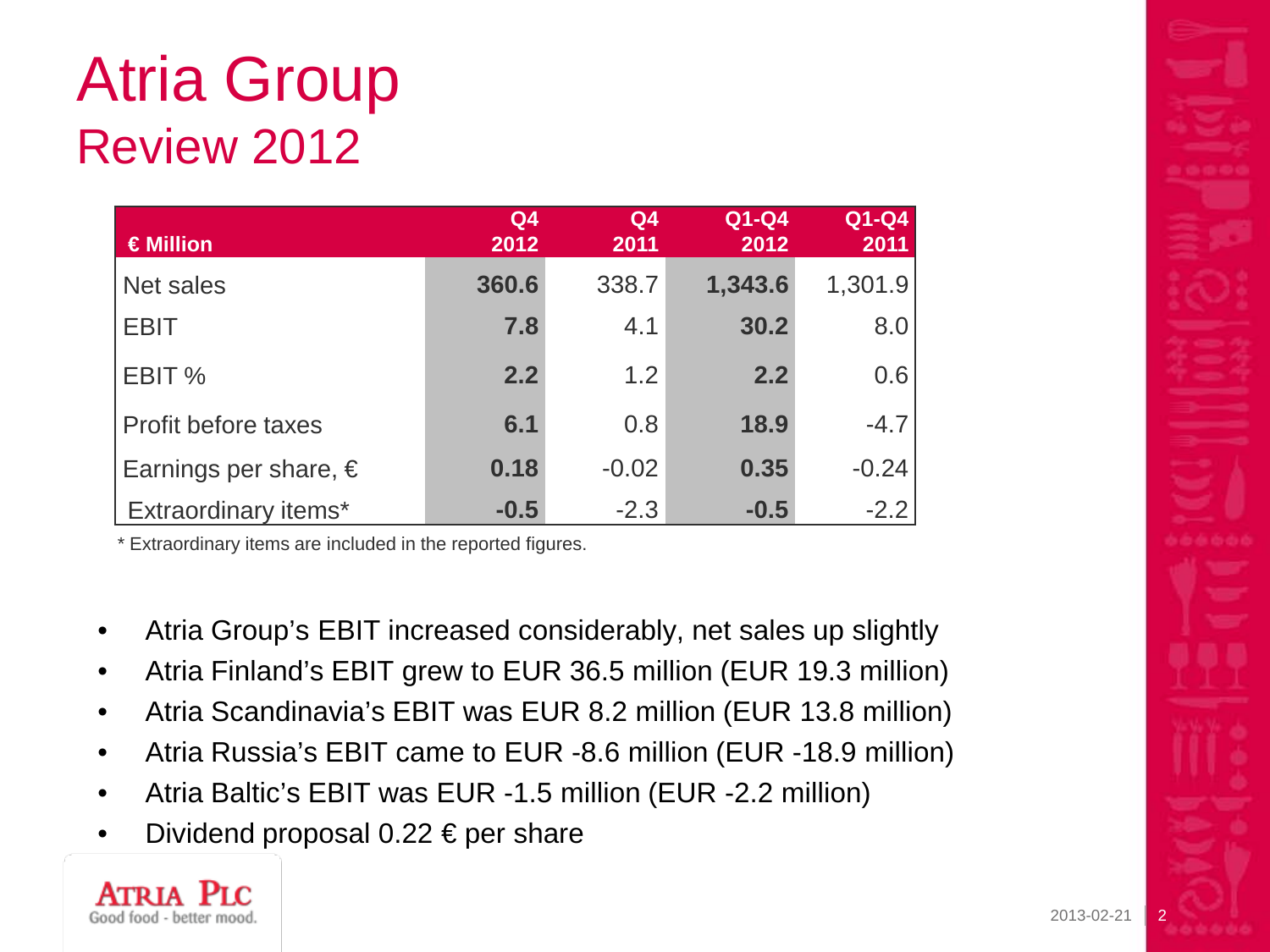# Atria Finland Review 2012

| $\in$ Million               | Q <sub>4</sub><br>2012 | Q <sub>4</sub><br>2011 | Q1-Q4<br>2012 | $Q1-Q4$<br>2011 |
|-----------------------------|------------------------|------------------------|---------------|-----------------|
| Net sales                   | 221.4                  | 206.9                  | 819.5         | 793.7           |
| <b>LEBIT</b>                | 11.0                   | 7.1                    | 36.5          | 19.3            |
| <b>EBIT</b> %               | 5.0                    | 3.4                    | 4.5           | 2.4             |
| <b>Extraordinary items*</b> | $-0.5$                 | $-1.8$                 | $-0.5$        | $-1.8$          |

- Atria Finland's Q4/2012 net sales showed growth of EUR 14.5 million year-on-year.
- EBIT for Q4/2012 was EUR 3.9 million higher than the EBIT for the corresponding period last year.
- Net sales for Q1-Q4/2012 increased by EUR 25.8 million year-on-year.
- EBIT for Q1-Q4/2012 was EUR 17.2 million higher than the EBIT for the corresponding period last year.
- This increase was due to improved conditions in the meat market and higher sales prices across all customer accounts. In addition, the sales structure was more favourable and cost savings resulting from efficiency measures improved the performance.



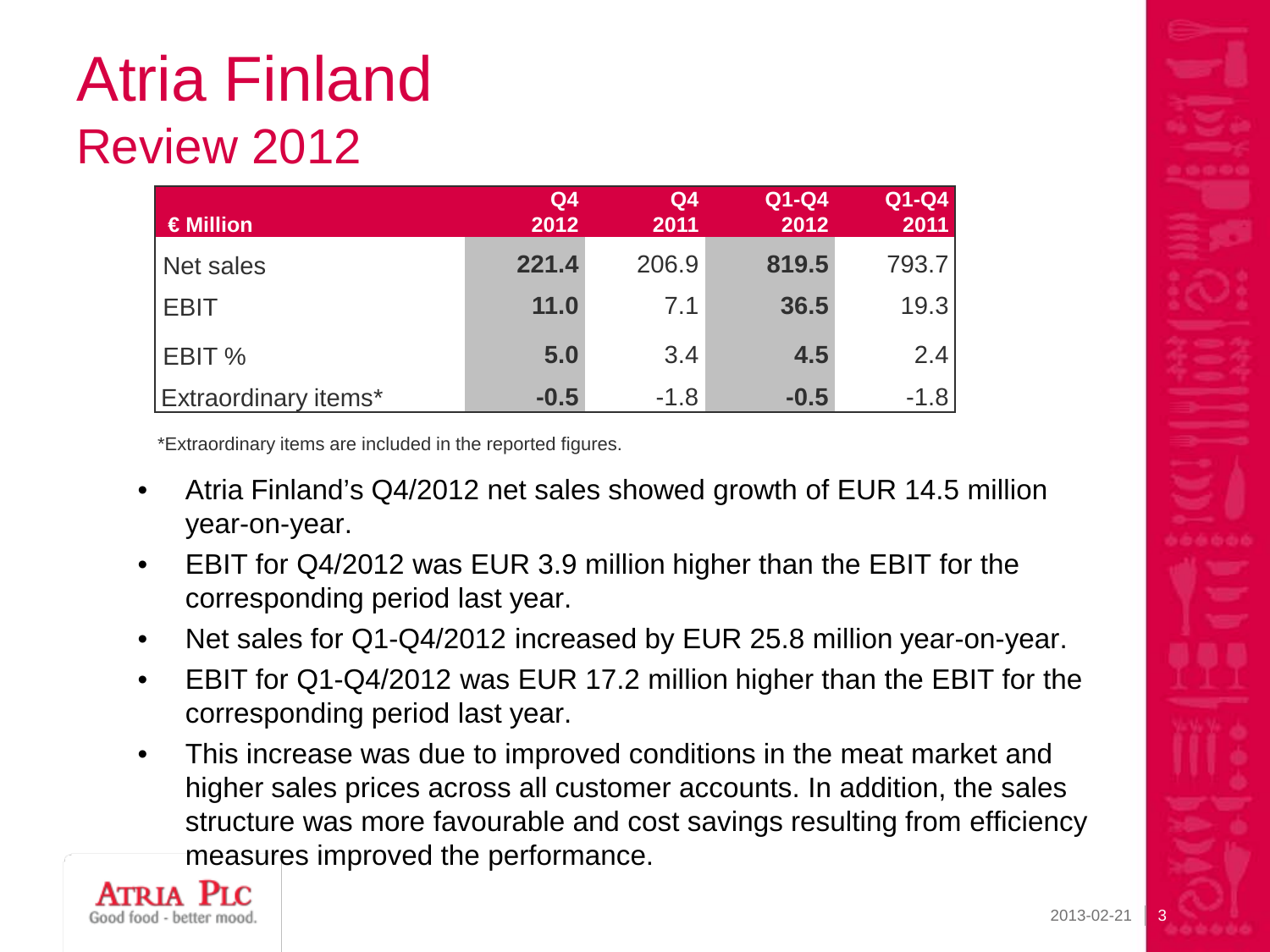# Atria Finland



Good food - better moo

- In Atria's own estimate, its retail market share in the fourth quarter increased in cold cuts, poultry, convenience foods and cooking sausages. Atria strengthened its position, with its share of total production exceeding 25 per cent.
- The new slaughterhouse in Kauhajoki was commissioned at the end of December 2012.
- Atria's production of cured sausages will be transfered from Finland to Atria Scandinavia's production plant in Denmark. The aim is to improve productivity and thus strengthen the company's position as a cured sausage producer. The Kuopio plant will cease producing cured sausages in autumn 2013.
- Atria Plc purchased HKScan Finland Oy's shares in pet food manufacturer Best-In Oy. By an agreement Atria Plc acquired the entire share capital of Best-In Oy.

 $2013 - 02 - 2$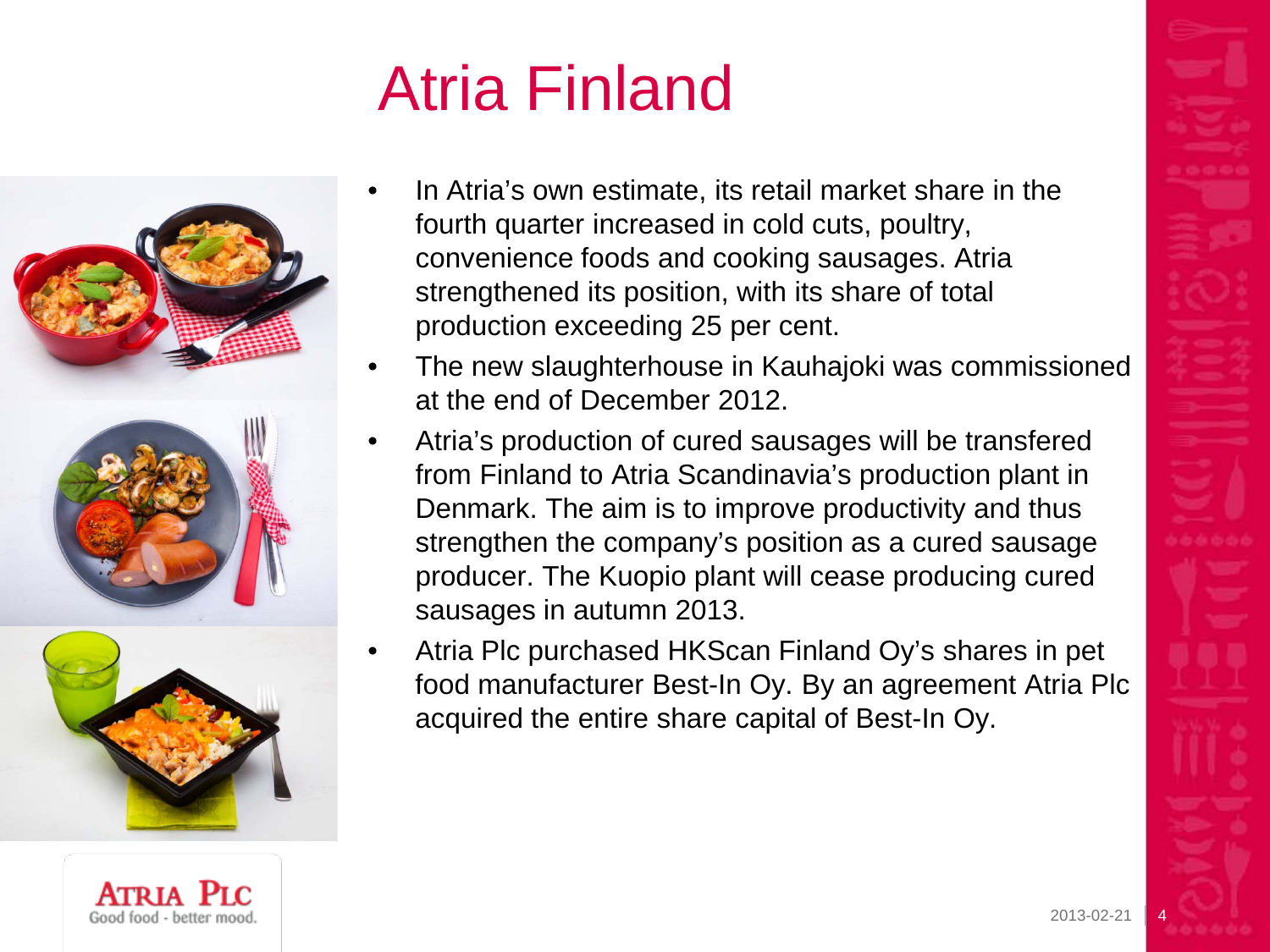# Atria Scandinavia Review 2012

| $\in$ Million               | Q <sub>4</sub><br>2012 | Q <sub>4</sub><br>2011 | Q1-Q4<br>2012 | Q1-Q4<br>2011 |
|-----------------------------|------------------------|------------------------|---------------|---------------|
| Net sales                   | 103.2                  | 97.7                   | 387.8         | 374.9         |
| <b>EBIT</b>                 | 1.9                    | 4.2                    | 8.2           | 13.8          |
| EBIT %                      | 1.8                    | 4.3                    | 2.1           | 3.7           |
| <b>Extraordinary items*</b> | 0.0                    | 0.7                    | 0.0           | 0.7           |

- Atria Scandinavia's Q4/2012 net sales increased by EUR 5.5 million year-on-year.
- EBIT for Q4/2012 was EUR 2.3 million lower than in the comparative period.
- Net sales for Q1-Q4/2012 increased by EUR 12.9 million.
- EBIT for Q1-Q4/2012 was EUR 5.6 million lower than in the comparative period.
- The reason for this decrease was the higher price of meat raw material compared with the previous year. Atria has not been able to pass on all of the increased raw material costs to sales prices.

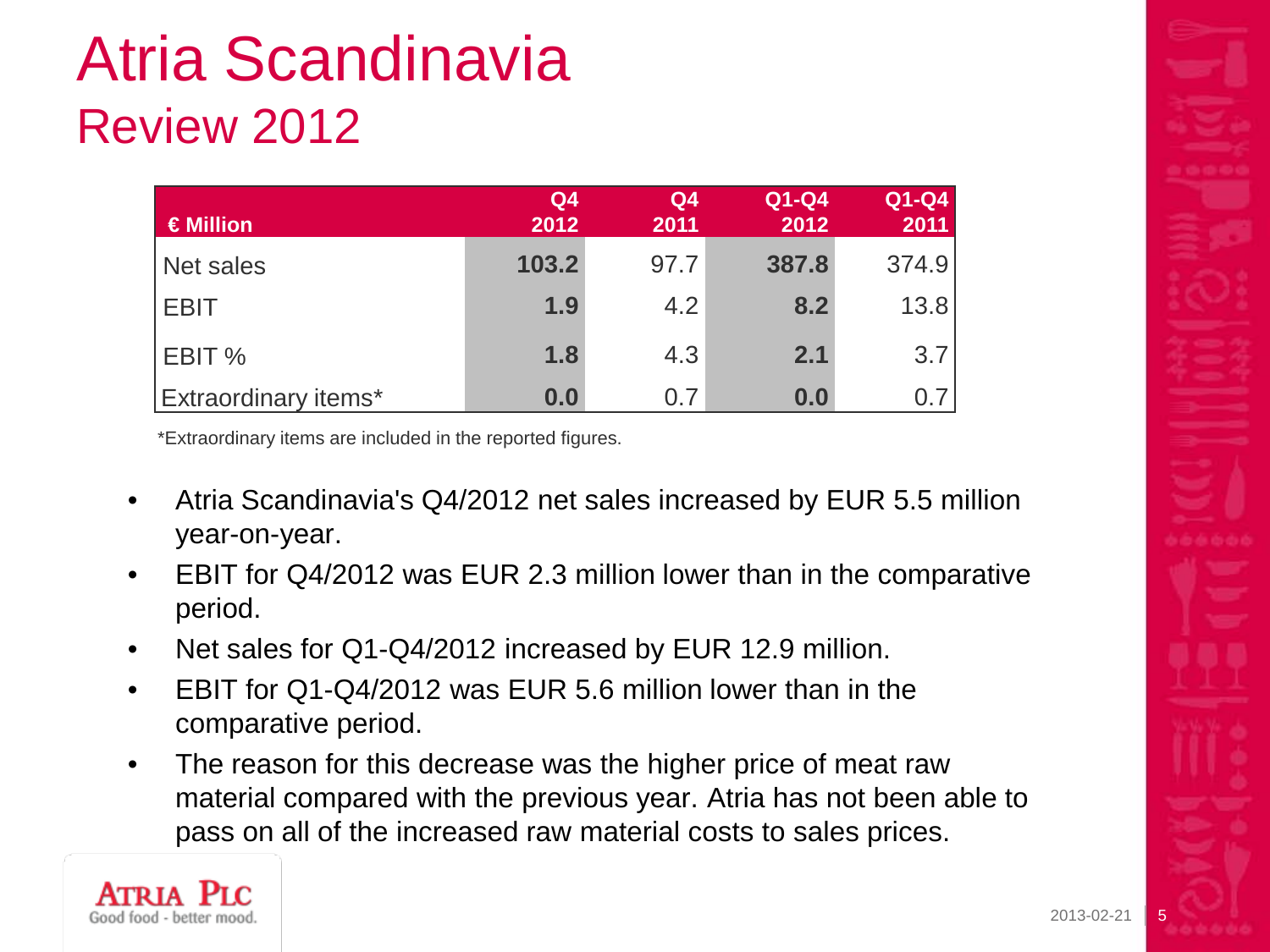

Atria Scandinavia

- In Sweden, the price of meat raw material has increased significantly. In the past 18 months, the price of boneless pork has seen an increase of 30 per cent and boneless beef 25 per cent (source: Atria).
- In Sweden, Atria has maintained a steady market share in its key product groups, cooking sausages and cold cuts. In Denmark, Atria has strengthened its hold in the cold cut products (source: AC Nielsen).
- In January, a programme was launched to improve the profitability of Atria Scandinavia's production of meat products. The programme is expected to generate annual cost savings of approximately EUR 1.5 million.

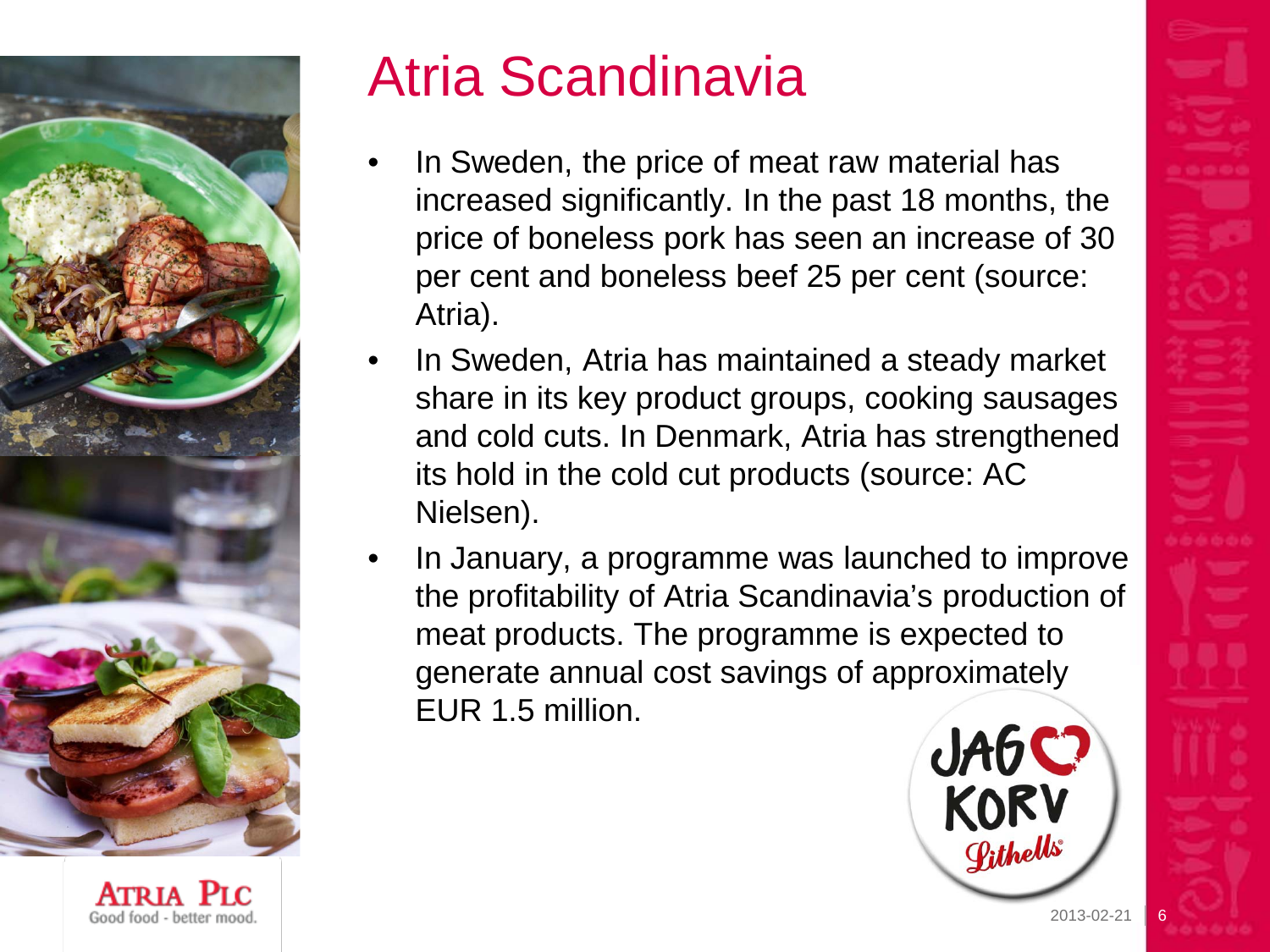# Atria Russia Review 2012

| $\in$ Million        | Q <sub>4</sub><br>2012 | Q <sub>4</sub><br>2011 | Q1-Q4<br>2012 | Q1-Q4<br>2011 |
|----------------------|------------------------|------------------------|---------------|---------------|
| Net sales            | 32.8                   | 31.1                   | 126.3         | 123.0         |
| <b>EBIT</b>          | $-3.9$                 | $-4.5$                 | $-8.6$        | $-18.9$       |
| <b>EBIT %</b>        | $-11.8$                | $-14.3$                | $-6.8$        | $-15.4$       |
| Extraordinary items* | 0.0                    | 0.0                    | 0.0           | 0.0           |

- Atria Russia's net sales for Q4/2012 increased by EUR 1.7 million year-on-year.
- EBIT for Q4/2012 improved by EUR 0.6 million over the comparative period. The poor profitability of primary production weighed down fourth quarter profits. Atria Russia also invested heavily in marketing to increase future sales volumes.
- Net sales for Q1-Q4/2012 grew by EUR 3.3 million year-on-year.
- EBIT for Q1-Q4/2012 was 10.3 million higher than the EBIT for the corresponding period last year.
- This increase was due to efficiency improvement measures, price increases and the streamlining of the product range.

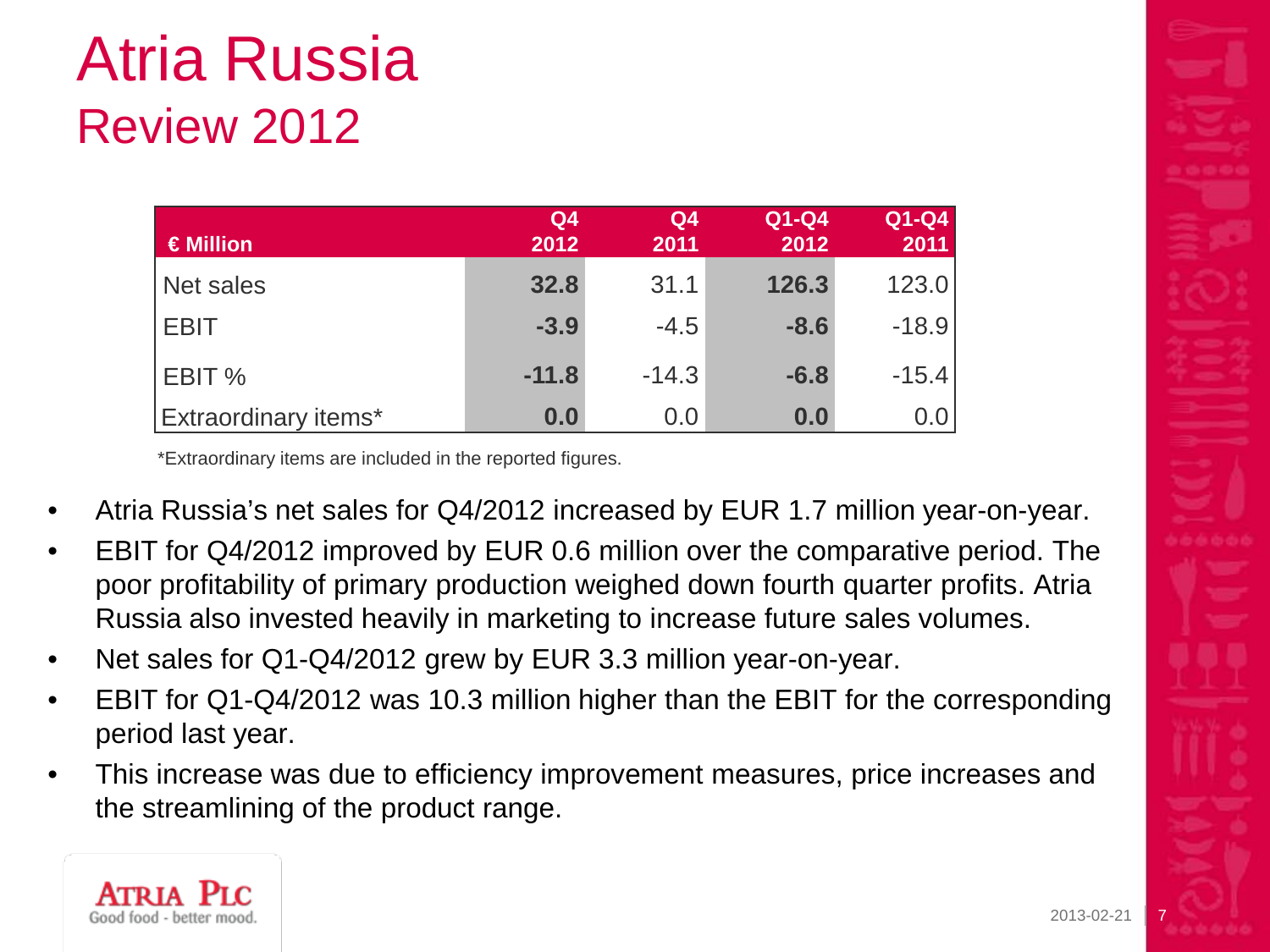# Atria Baltic Review 2012

| $\in$ Million               | Q <sub>4</sub><br>2012 | Q <sub>4</sub><br>2011 | Q1-Q4<br>2012 | Q1-Q4<br>2011 |
|-----------------------------|------------------------|------------------------|---------------|---------------|
| Net sales                   | 8.8                    | 8.9                    | 34.2          | 35.2          |
| <b>EBIT</b>                 | $-0.2$                 | $-1.7$                 | $-1.5$        | $-2.2$        |
| <b>EBIT %</b>               | $-2.4$                 | $-19.6$                | $-4.4$        | $-6.1$        |
| <b>Extraordinary items*</b> | 0.0                    | $-1.2$                 | 0.0           | $-0.3$        |

- Atria Baltic's Q4/2012 net sales decreased by EUR 0.1 million year-on-year.
- EBIT for Q4/2012 was EUR -0.2 million (EUR -1.7 million).
- Net sales for Q1-Q4/2012 amounted to EUR 34.2 million (EUR 35.2 million).
- EBIT for Q1-Q4/2012 was EUR -1.5 million (EUR -2.2 million), which is EUR 0.7 million up year-on-year.
- EBIT in the reference period includes a total of EUR 0.3 million of nonrecurring costs.
- The improvement in the reporting period is due to an increase in the sales of further processed products.

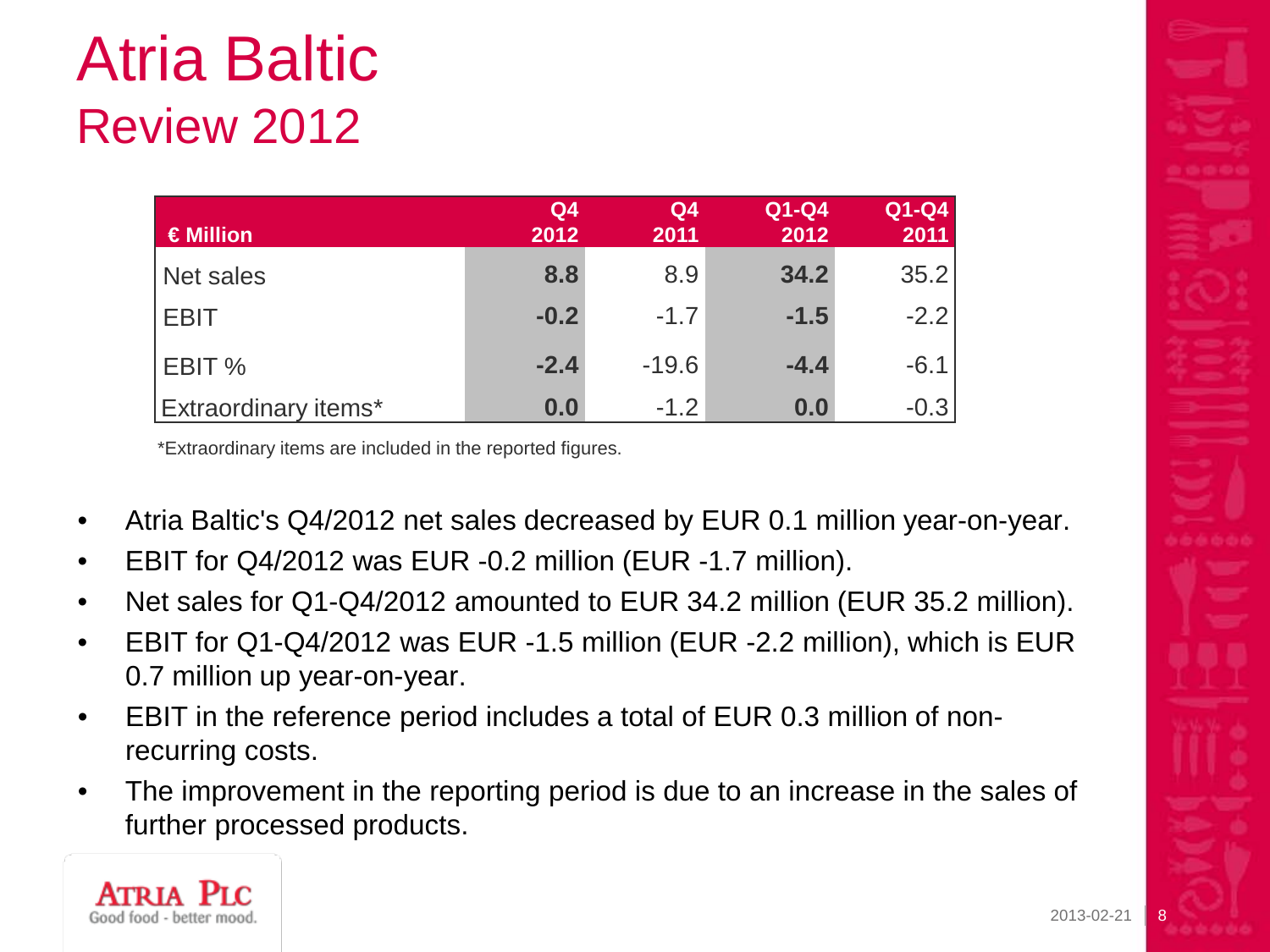#### Financial Development



ه به به به به به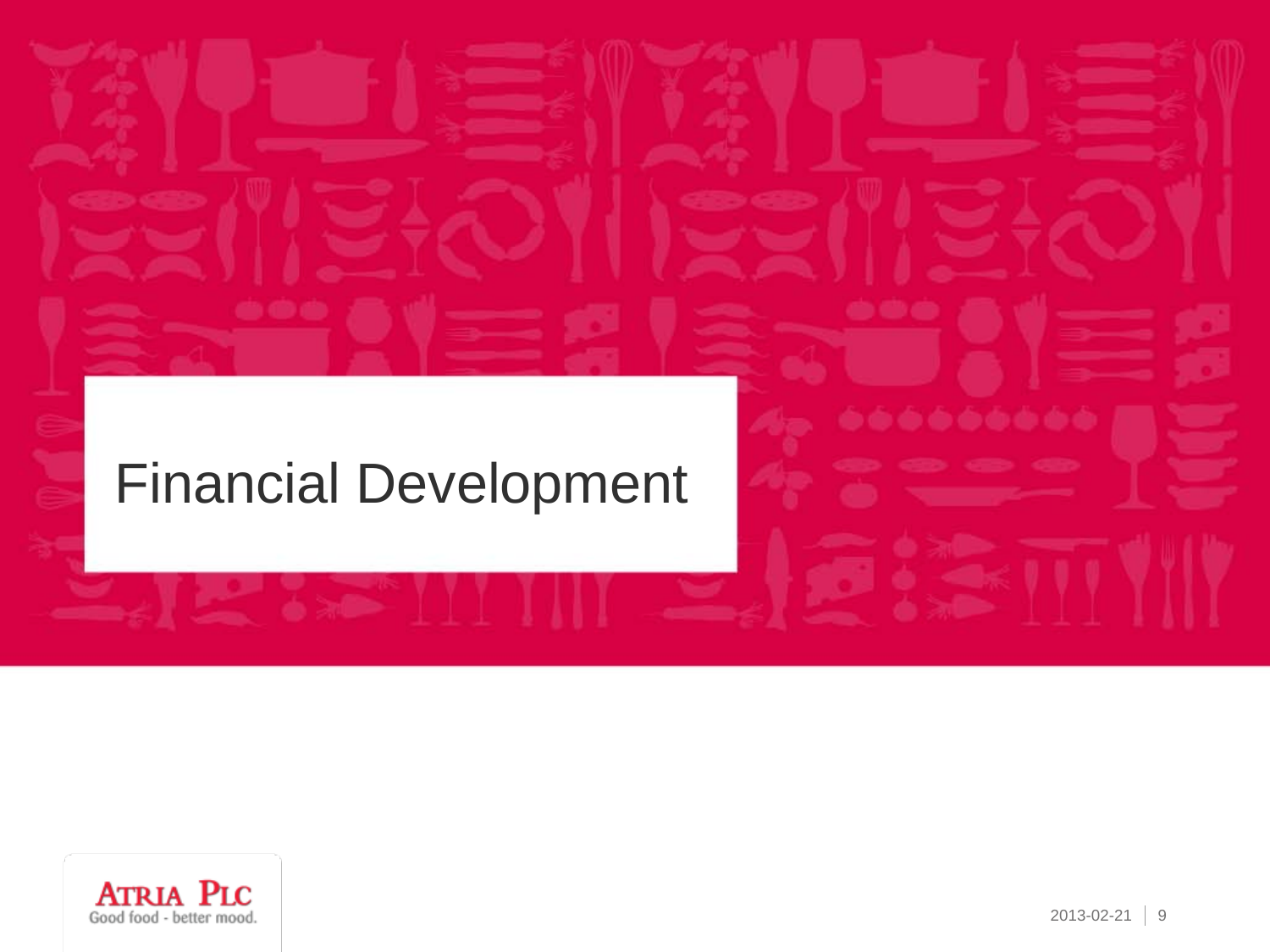#### Atria Group Net Sales

cumulative, quarterly



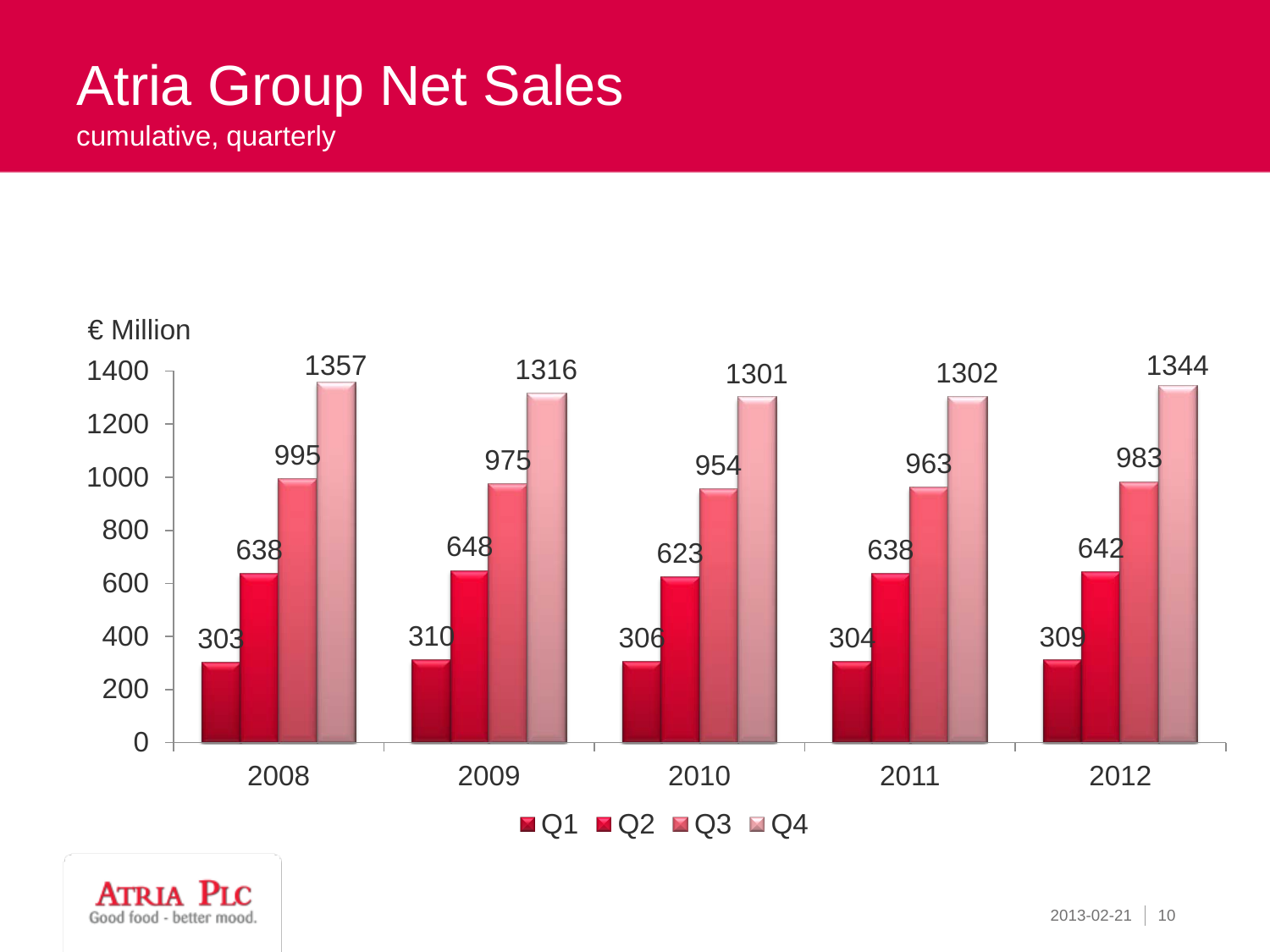#### Atria Group EBIT cumulative, quarterly



Good food - better mood.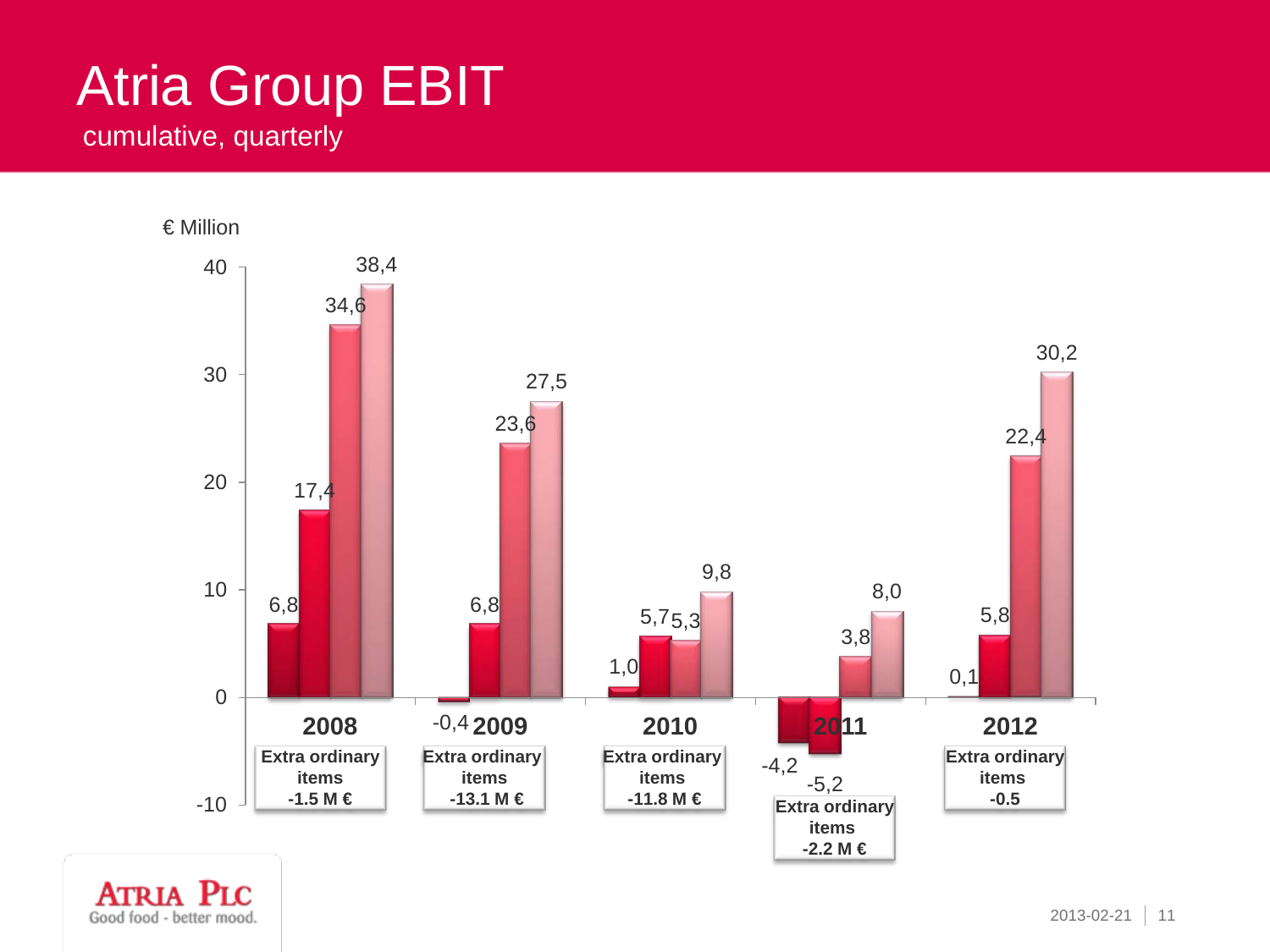#### Atria Group Financial indicators

| €Million                            | 31.12.2012 31.12.2011 |       |
|-------------------------------------|-----------------------|-------|
| Shareholders' equity per share, EUR | 15.15                 | 14.81 |
| Interest-bearing liabilities        | 370.5                 | 409.4 |
| Equity ratio, %                     | 41.5                  | 39.5  |
| Gearing, %                          | 85.9                  | 97.1  |
| Net gearing, %                      | 84.3                  | 95.5  |
| Gross investments in fixed assets   | 56.2                  | 47.0  |
| Gross investments, % of net sales   | 4.2                   | 3.6   |
| Average number of employees         | 4,898                 | 5,467 |

- At the end of the review period, the amount of undrawn committed credit facilities stood at EUR 153.0 million (EUR 152.5 million).
- The average maturity of loans and committed credit limits at the end of the review period was 2 years 10 months (3 years 1 month).

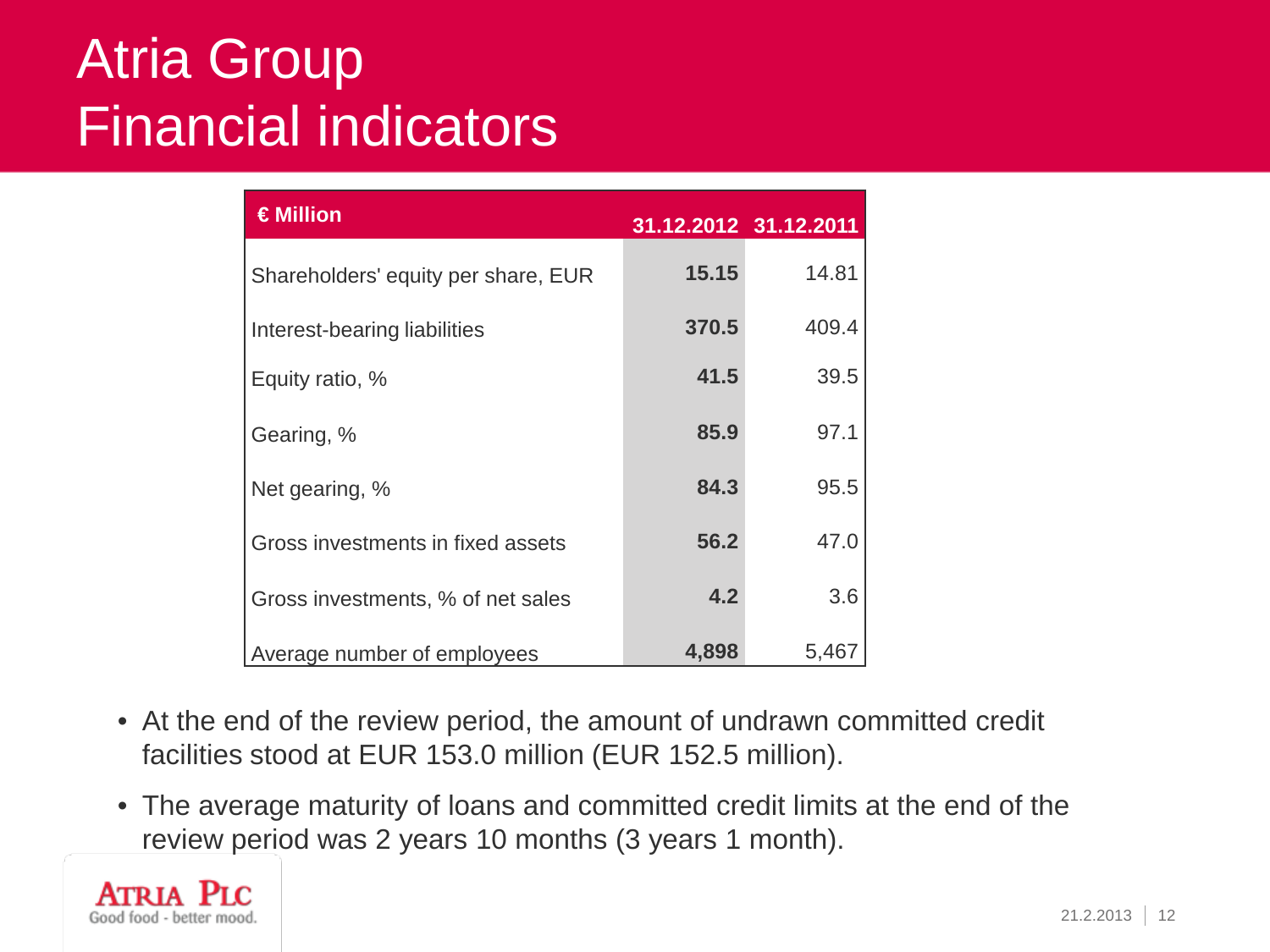#### Atria Group Income Statement

| € Million                                                       | Q <sub>4</sub><br>2012 | Q4<br>2011 | Q1-Q4<br>2012 | Q1-Q4<br>2011 |
|-----------------------------------------------------------------|------------------------|------------|---------------|---------------|
| <b>NET SALES</b>                                                | 360.6                  | 338.7      | 1,343.6       | 1,301.9       |
| Cost of goods sold                                              | $-315.0$               | $-300.6$   | $-1,172.5$    | $-1,162.7$    |
| <b>GROSS PROFIT</b>                                             | 45.6                   | 38.2       | 171.1         | 139.2         |
| % of Net sales                                                  | 12.6                   | 11.3       | 12.7          | 10.7          |
| Other income                                                    | 2.0                    | 3,5        | 3.8           | 8.4           |
| Other expenses                                                  | $-39.8$                | $-37.5$    | $-144.7$      | $-139.7$      |
| <b>EBIT</b>                                                     | 7.8                    | 4.1        | 30.2          | 8.0           |
| % of Net sales                                                  | 2.2                    | 1.2        | 2.2           | 0.6           |
| Financial income and expenses<br>Income from joint-ventures and | $-3.9$                 | $-3.8$     | $-14.7$       | $-14.1$       |
| associates                                                      | 2.1                    | 0.5        | 3.4           | 1.4           |
| <b>PROFIT BEFORE TAXES</b>                                      | 6.1                    | 0.8        | 18.9          | $-4.7$        |
| Income taxes                                                    | $-0.9$                 | $-1.5$     | $-8.8$        | $-1.9$        |
| <b>PROFIT FOR THE PERIOD</b>                                    | 5.2                    | $-0.7$     | 10.1          | $-6.6$        |
| % of Net sales                                                  | 1.4                    | $-0.2$     | 0.7           | $-0.5$        |
| Earnings/share, €                                               | 0.18                   | $-0.02$    | 0.35          | $-0.24$       |

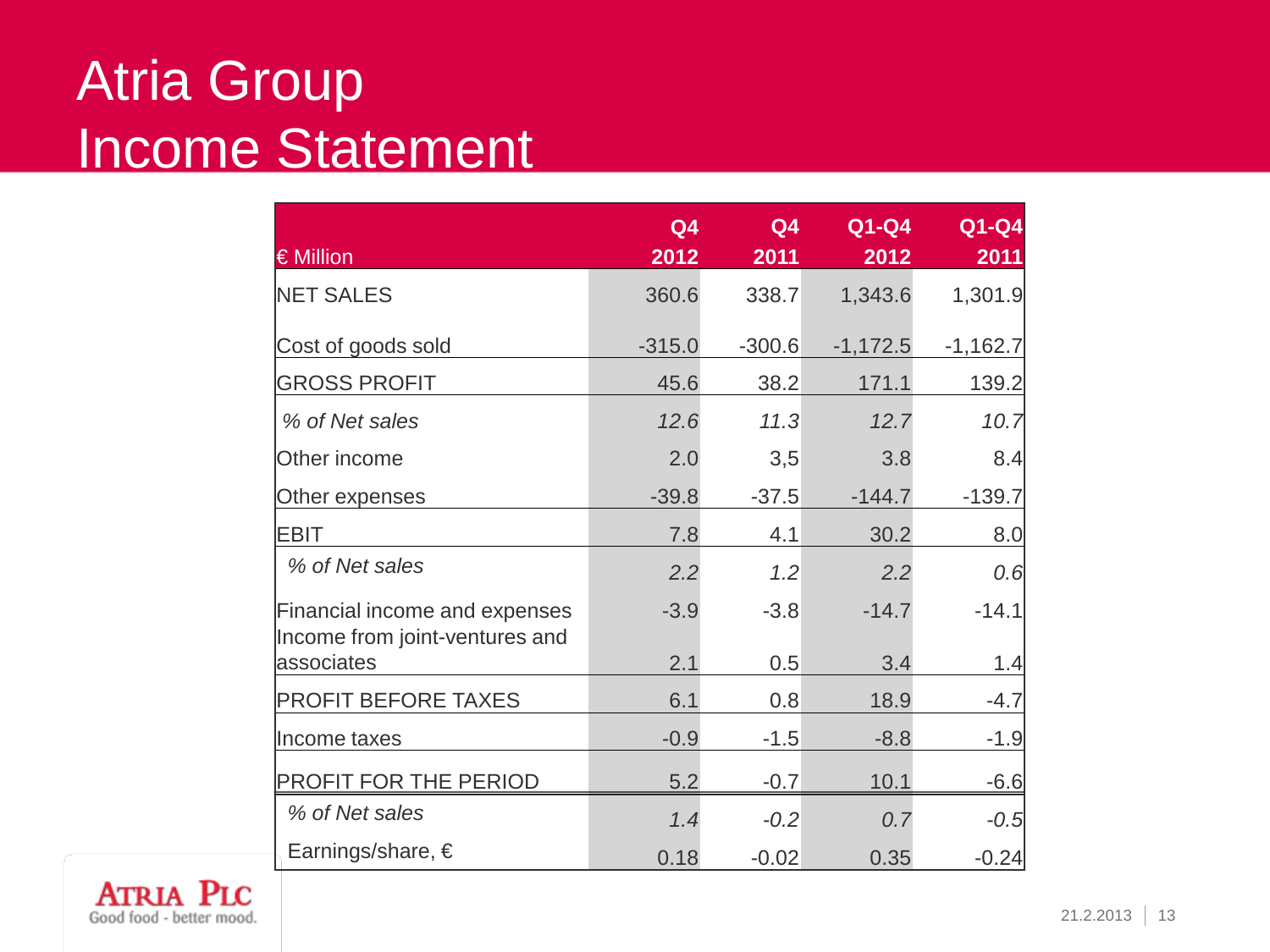#### Atria Group Cash flow statement

| $\epsilon$ Million                                              | 2012    | 2011    |
|-----------------------------------------------------------------|---------|---------|
| Cash flow from operating activities                             | 119.2   | 61.0    |
| <b>Financial items and taxes</b>                                | $-19.6$ | $-10.7$ |
| Net cash flow from operating activities                         | 99.6    | 50.3    |
| Investing activities, tangible and<br>intangible assets         | $-50.4$ | $-34.2$ |
| Sold subsidiary shares                                          |         | 2.0     |
| Acquired subsidiary shares                                      | $-1.8$  | $-6.1$  |
| Change in non-current receivables                               | 0.9     | $-1.8$  |
| Change in other investments                                     | 1.4     | $-0.7$  |
| Net cash used in investing activities                           | $-50.0$ | $-40.8$ |
| <b>FREE CASH FLOW</b>                                           | 49.7    | 9.5     |
| Proceeds from non-current borrowings                            | 50.0    | 50.0    |
| Repayments of non-current loans and<br>changes in current loans | $-94.6$ | $-64.2$ |
| Dividends paid                                                  | $-5.6$  | $-7.0$  |
| Net cash used in financing activities                           | $-50.2$ | $-21.2$ |
| <b>CHANGE IN LIQUID FUNDS</b>                                   | $-0.6$  | $-11.7$ |

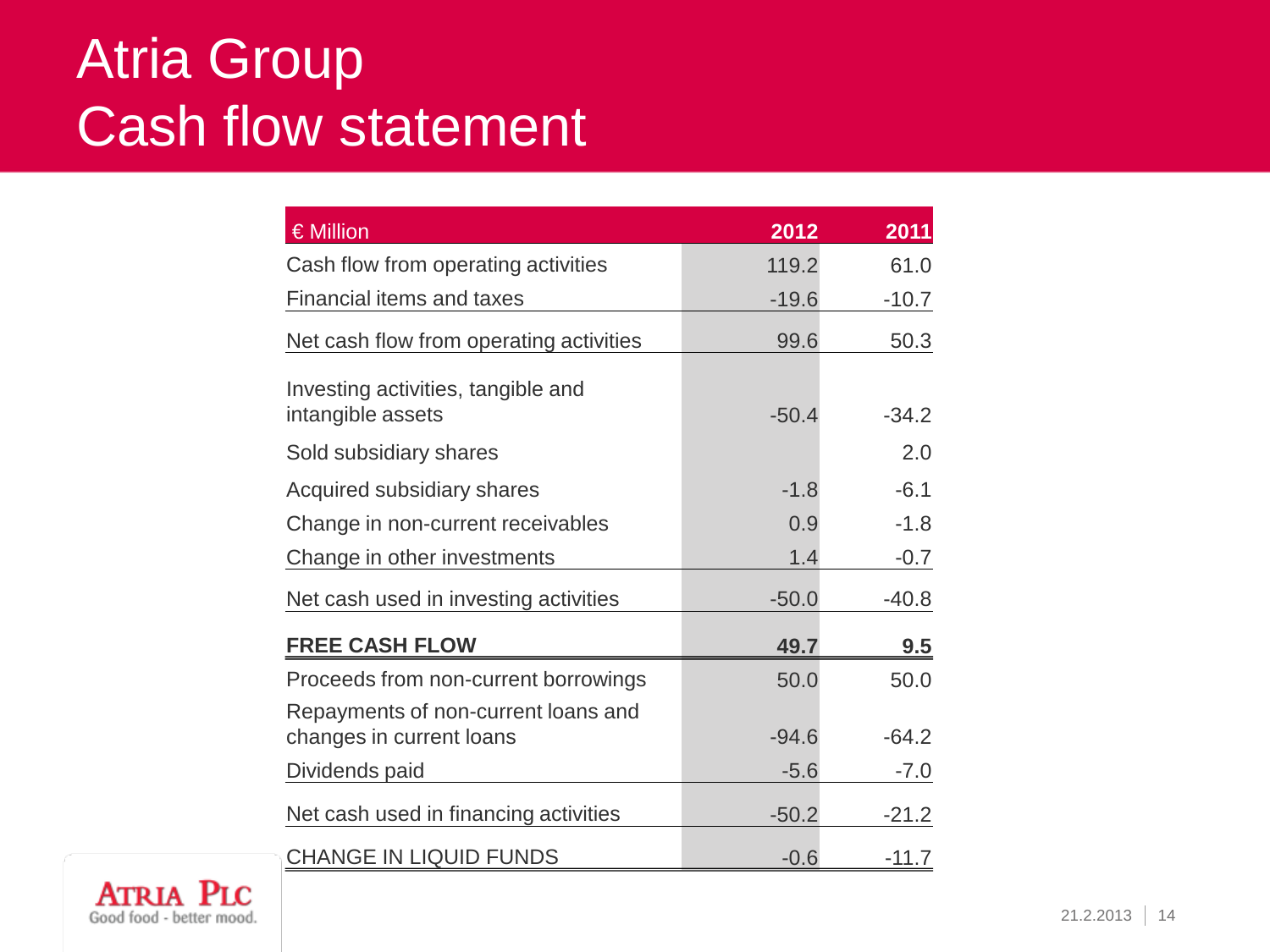#### Atria Group Gross investments



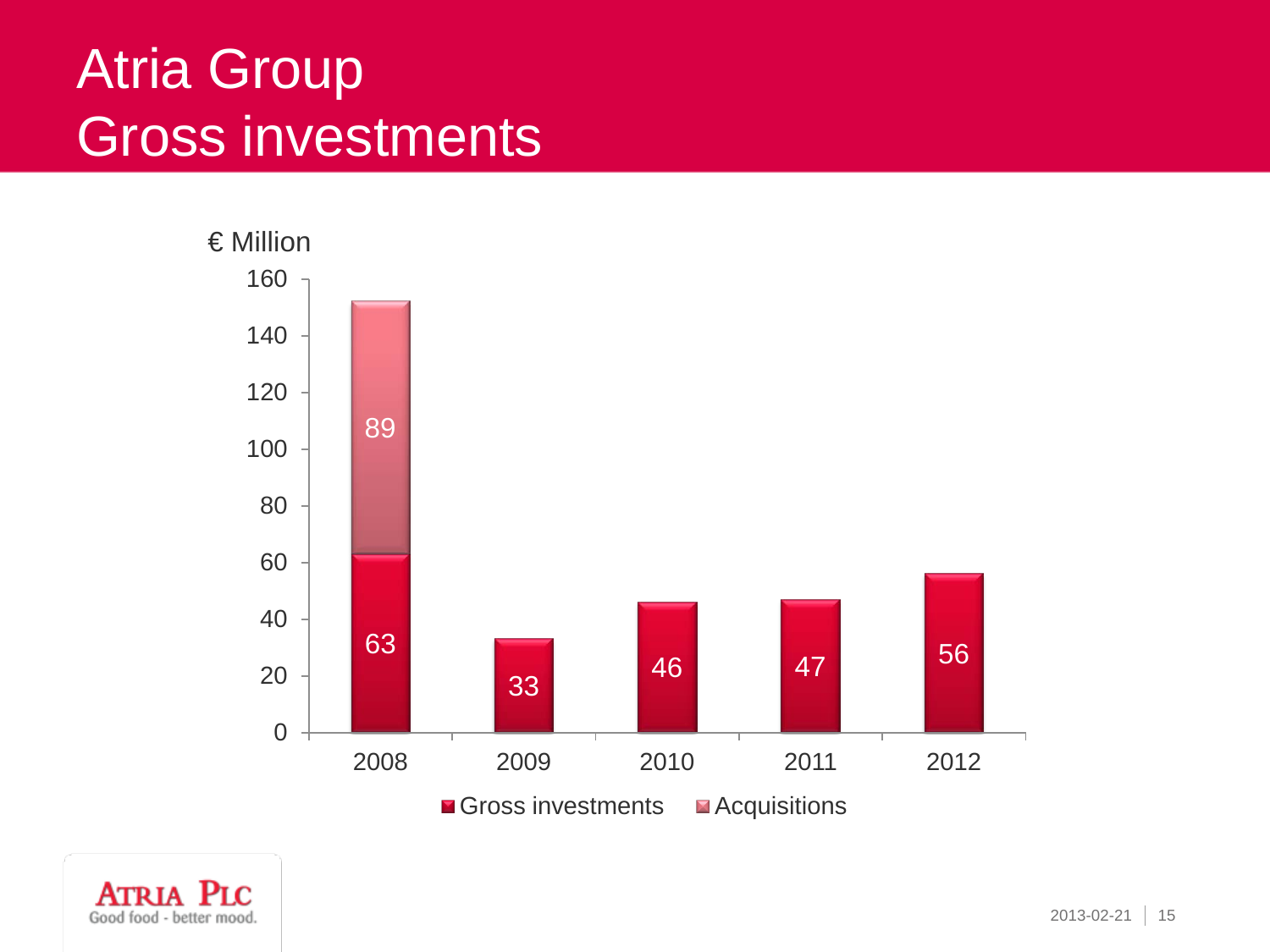#### Atria Group Net debts



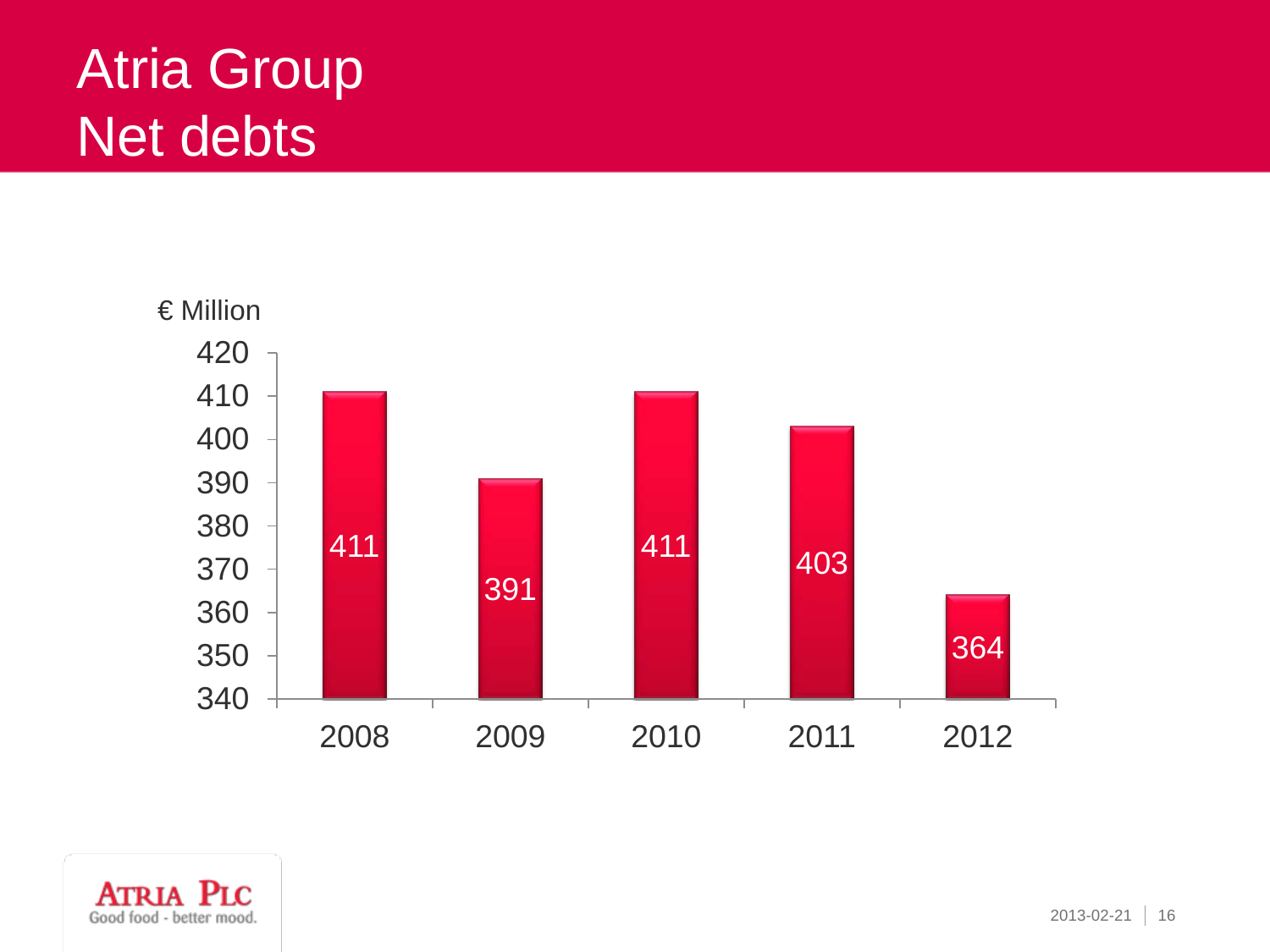### Atria Group Equity ratio & Net gearing



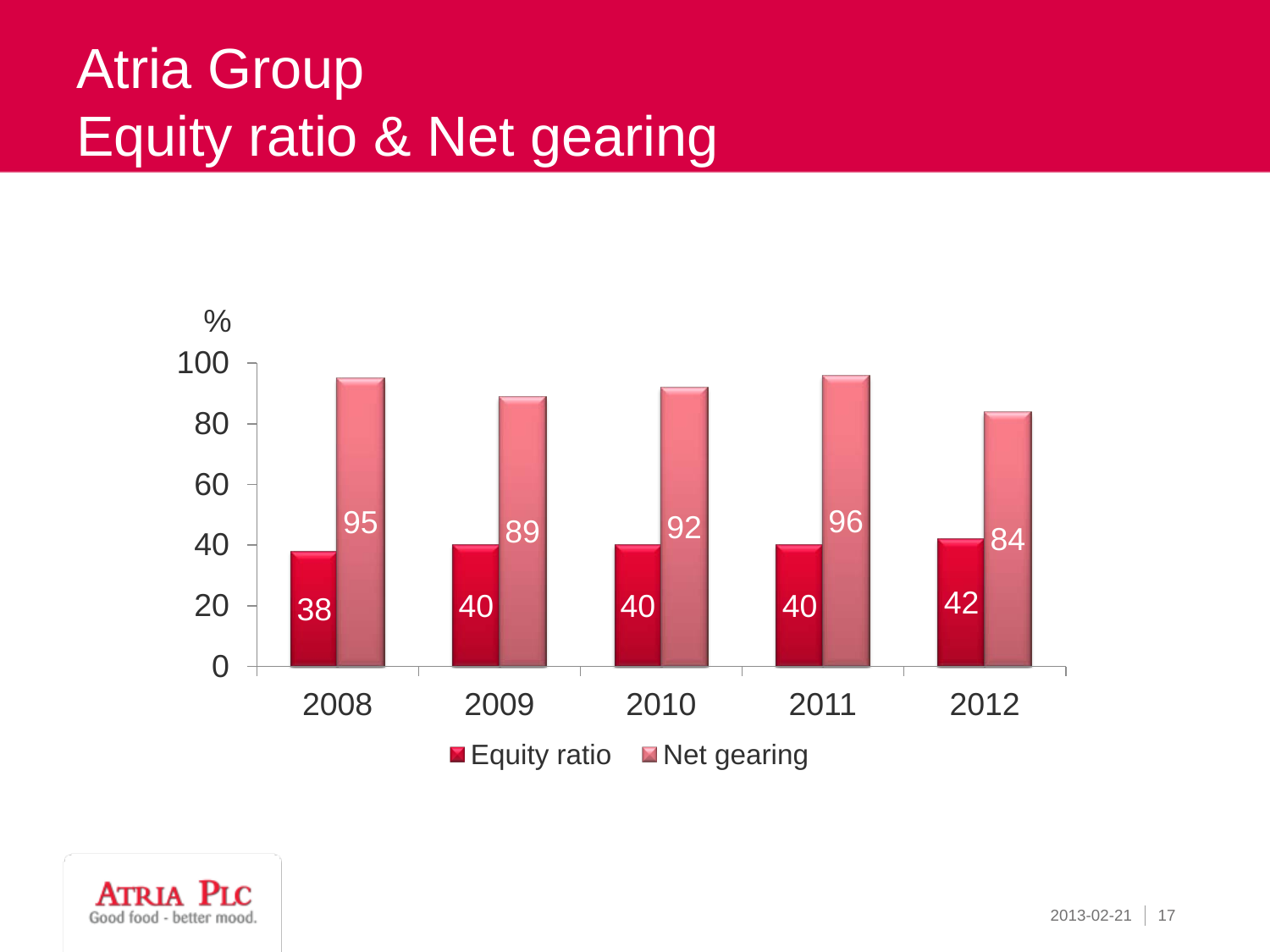# Events occurring after the period

- Atria Finland launched a programme to improve the profitability of convenience food production.
- Atria is investigating options to transfer the production of convenience food from Karkkila to other Atria Finland production sites.
- Employer–employee negotiations concerning the reorganisation plans have been launched.
- The programme is expected to generate annual cost savings of EUR 1 million.
- The negotiations affect a total of 32 people at the Karkkila production plant.

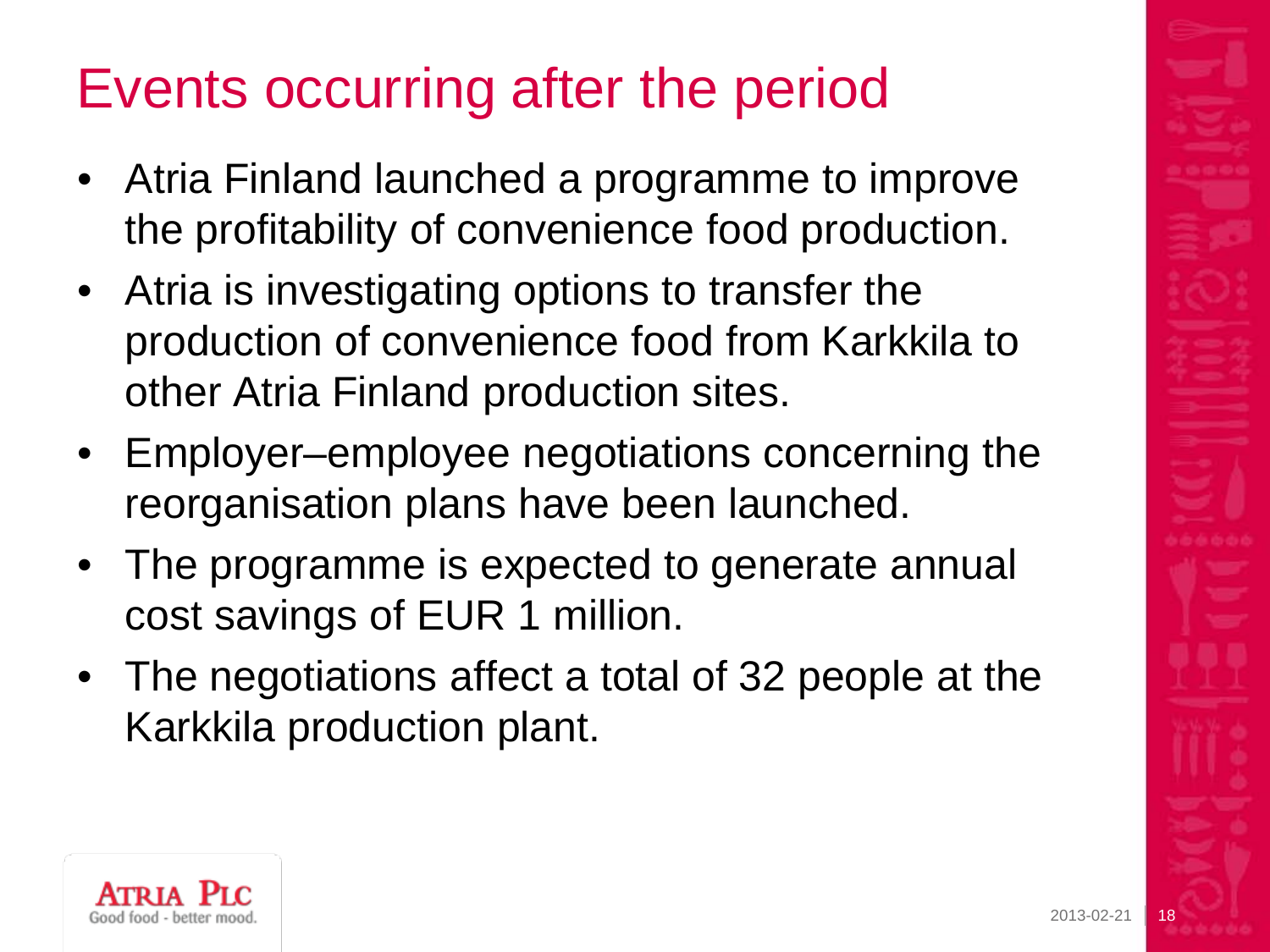### Outlook for the future

- The consolidated EBIT in 2012 was EUR 30.2 million.
- In 2013 it is expected to be higher still. Some growth in net sales is also expected for 2013.

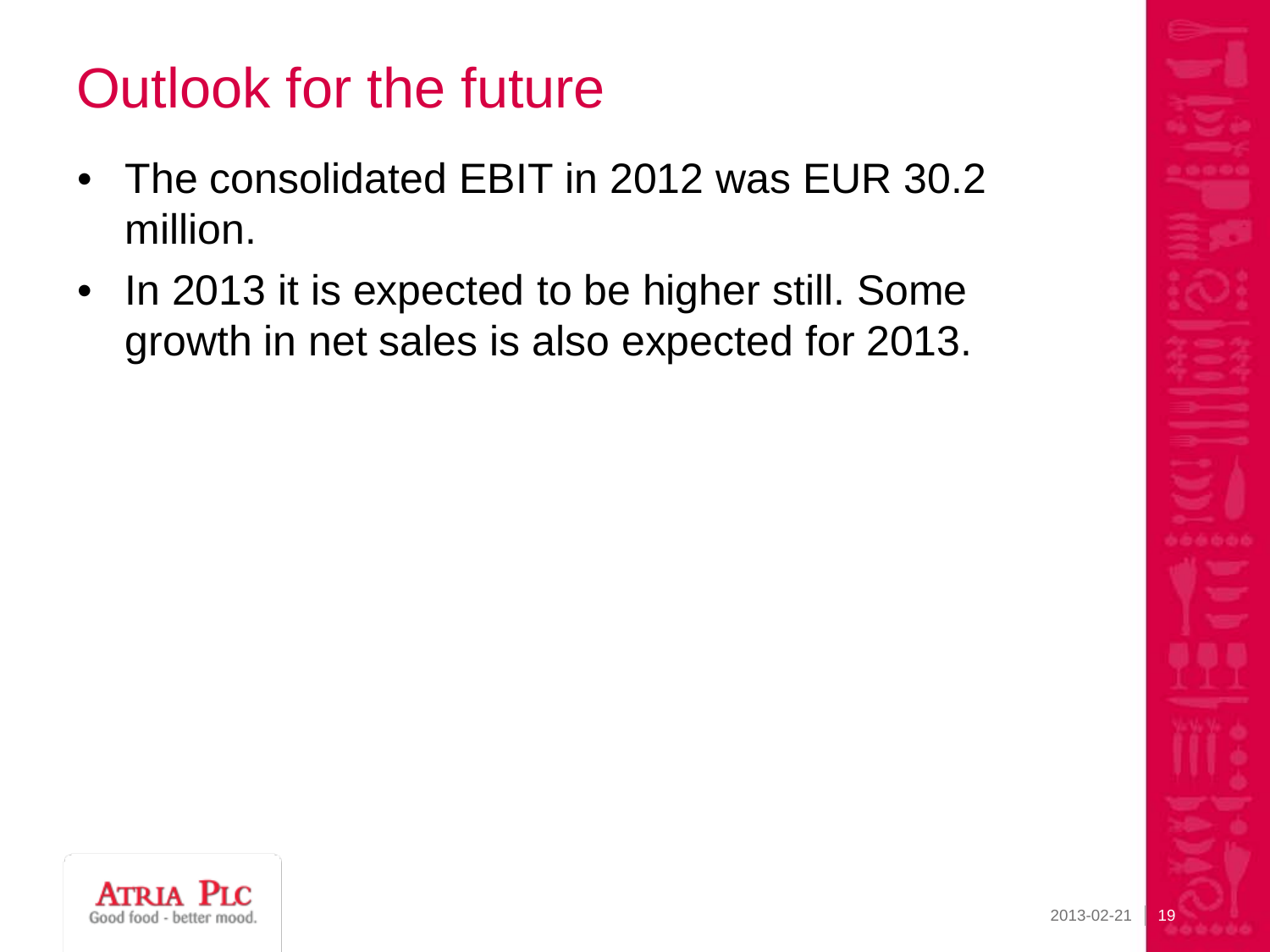